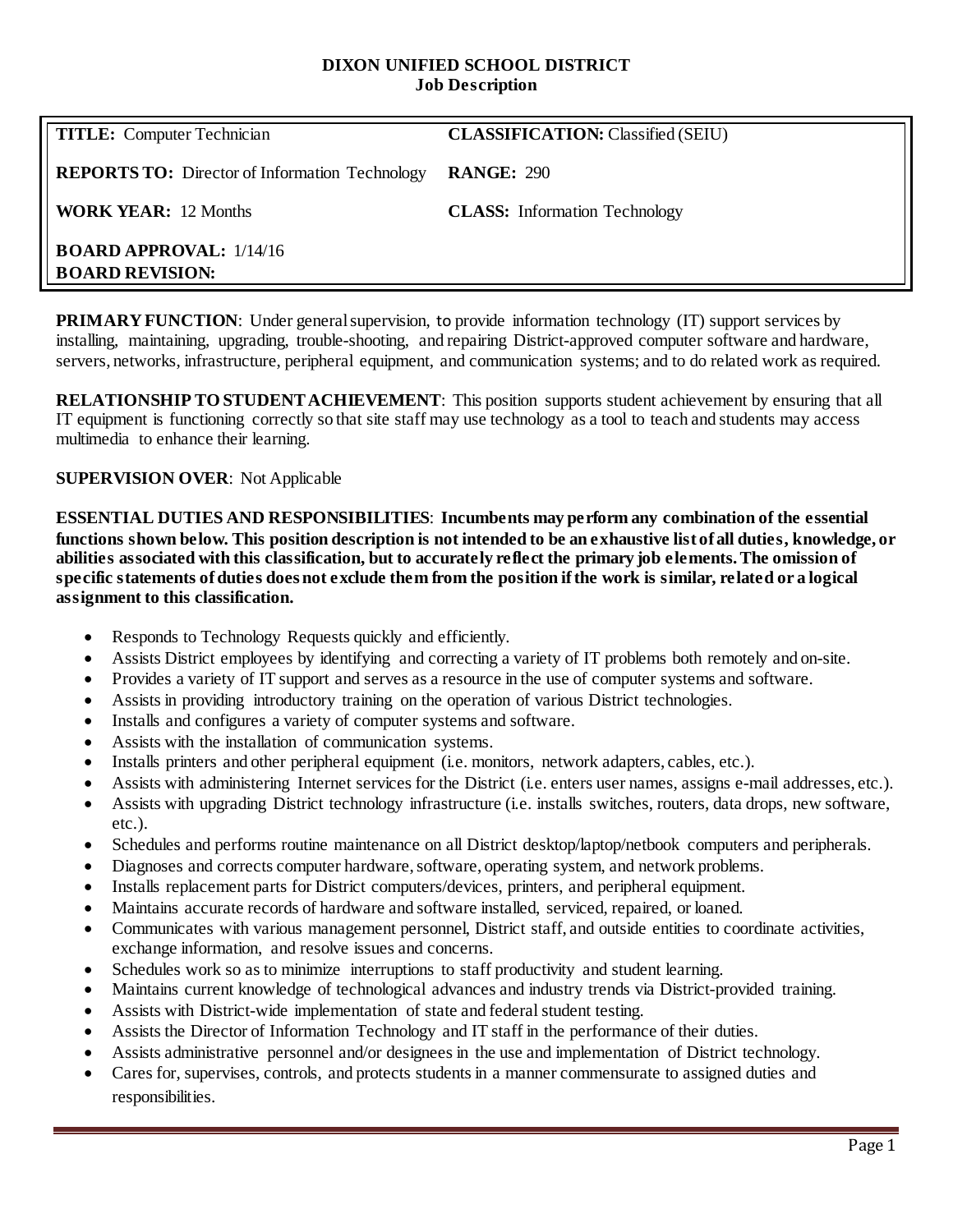• Completes other reasonable duties as assigned.

# **TRAINING, EDUCATION, AND EXPERIENCE:**

- High school diploma or the equivalent.
- College-level course work in computer science or related field desirable.
- Two or more years' experience in Information Technology work OR an equivalent combination of experience and education from which comparable knowledge, skills, and abilities have been achieved.
- $\bullet$  A + certification.
- Experience with Windows OS, Mac OS, TableT IOS, and network environments preferred.
- Prior experience working in a public school setting preferred.

# **LICENSES AND OTHER REQUIREMENTS:**

- Valid California Driver's License, insurable status by the District's carrier, and access to a personal vehicle.
- Fingerprint/criminal justice clearance.
- Possession of a negative TB risk assessment certificate and, if risk factors are identified, a negative TB examination, that is no more than 60 days old and renewable at least once every four years.

## **KNOWLEDGE AND ABILITIES: The following outline of essential knowledge, abilities, and physical requirements is not exhaustive and may be supplemented as necessary in accordance of the job.**

## KNOWLEDGE OF\*:

- Computers and related hardware operation principles for both Macintosh and PCs.
- Internet, Windows networks, computer peripherals, and supporting software.
- Hardware and software installation procedures.
- Appropriate diagnostic procedures and tools.
- Technical repair methods and requirements for information services equipment.
- Methods of interfacing and configuring computers and peripherals.
- Beginning knowledge of Local Area Networks (LANs), equipment and supporting software.
- Beginning knowledge of LAN security concepts and practice.
- Laws and regulations affecting computer software.

## ABILITY TO\*:

- Install District-approved computers, peripherals, networks, and supporting software.
- Install updates of licensed software for both Macintosh and PC platforms.
- Perform equipment maintenance, determine cause of malfunctions, and make repairs without supervision.
- Diagnose and assist District staff with computer-related software and hardware problems.
- Monitors Internet services for the District.
- Deal tactfully and courteously with users in training and technical assistance environments.
- Explain and interpret computer programs to District staff.
- Maintain current knowledge of technological advances in the field.
- Learn upgraded technology and software programs.
- Analyze, interpret and report problems.
- Prioritize and schedule work.
- Maintain confidentiality of privileged information obtained in the course of work.
- Exercise caution and comply with health and safety regulations.
- Provide service and assistance to others using tact, patience, and courtesy.
- Give, understand, and carry out multi-step oral and written instructions.
- Form and maintain cooperative and effective working relationships with others.
- Sustain productivity with frequent interruptions and attention to deadlines.
- Maintain consistent, punctual, and regular attendance.
- Work both independently with little direction and as a part of a team.